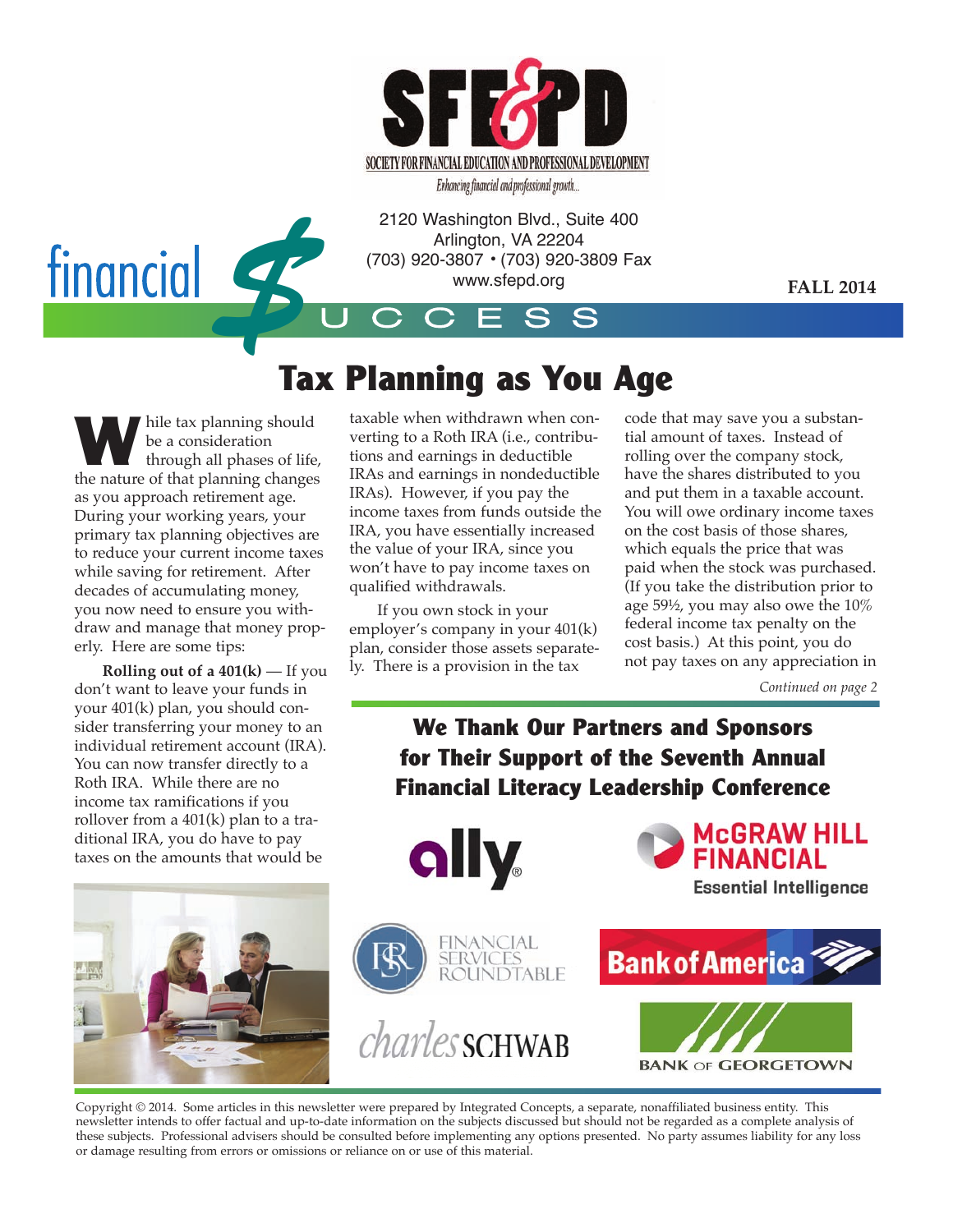#### **Tax Planning**

#### *Continued from page 1*

the stock's value. When you sell the stock, provided you have held it for at least one year, you will owe capital gains taxes at a maximum rate of 20% on the net unrealized appreciation, rather than ordinary income taxes that would be paid on other traditional IRA distributions. If you have substantial appreciation in your company stock and are in a high marginal tax bracket, this strategy can save you a substantial amount of taxes.

**Handling an inherited IRA** — IRAs are becoming an increasingly significant asset for many people due to 401(k) rollovers and asset growth. Thus, it is becoming more likely that you will inherit an IRA. Don't immediately cash out an inherited IRA, which requires the payment of income taxes on the distribution. If you inherit a traditional IRA from a spouse, you can delay distributions until age 70½ and then take distributions over your life expectancy. No distributions are required during your life if it is a Roth IRA. If you inherit the IRA from someone other than your spouse, you must start taking distributions in the year following the owner's death, but you can take those distributions over your life expectancy. Make sure to investigate whether you are entitled to an



income in respect of a decedent (IRO) deduction, which is available when federal estate taxes are paid on IRA assets. This deduction can help offset income taxes due on distributions.

**Dealing with a second home** — If you plan on moving after retirement, you might want to acquire a home in that location before retirement. But first, be aware of the 1031 exchange rules. These rules allow you to sell one property and purchase another of like kind, deferring any gains. For instance, this tax rule can be used to help acquire a retirement home. Start out purchasing a small investment property. You can sell it at a later date and purchase a more expensive property, deferring the gains. You can continue this process until you eventually purchase your retirement home. However, before living in the home, you must first rent it out to defer the gain. While there are no clear-cut rules on how long the home must be rented, the Internal Revenue Service has validated a two-year period. After that, you can move into your retirement home and use it as your principal residence. As long as you live in the home for two of the last five years before selling, you could then sell the home and exclude \$250,000 of gain if you are single and \$500,000 of gain if you are married filing jointly.

When purchasing the second home, be sure to get a mortgage on that property rather than a home-equity loan against your principal residence. Interest is only deductible on \$100,000 of a homeequity loan, while the entire interest on a mortgage up to \$1,000,000 would be deductible.

**Selling a business** — Many business owners find that their business comprises a substantial portion of their net worth. Thus, when it comes time to sell that business, they naturally want to negotiate as large a selling price as possible. But keep in mind that there are many ways to structure a sale. You might want to consider an installment sale, so the gain is recognized over a period of years rather than a single year. You may want to consider including a consulting contract for a period of years. If you are selling the business to employees, an employee stock ownership plan may make sense.

**Reviewing your estate plan** — As you approach retirement, it's a good time to review your entire estate plan. While the estate tax exemption is large (\$5,340,000 in 2014), estate-planning strategies should still be considered. Those with large estates probably don't want to leave their entire estate to their spouse. While that will avoid estate taxes on the first spouse's death, estate taxes may be owed after the second spouse's death if the estate is larger than the estate tax exemption. While changing estate tax exemption amounts can make it more difficult to plan, you should still consider leaving part of your estate to other heirs. If you don't want to make outright distributions in case your spouse needs the assets, you can set up a trust (commonly referred to as a credit shelter or bypass trust) to hold those assets. Your spouse can then use the income and even some of the principal, with the remaining assets distributed to your heirs after his/her death. This preserves the use of your exclusion amount. You may also want to add a disclaimer provision to your estate-planning documents, detailing what happens if one of your heirs disclaims his/her inheritance. This provides a way for heirs to decide after your death how much should be placed in various trusts.

These are only a few situations to consider as you approach retirement age. Please call your finanical advisor if you'd like to discuss your specific situation in more detail.  $\overline{O}$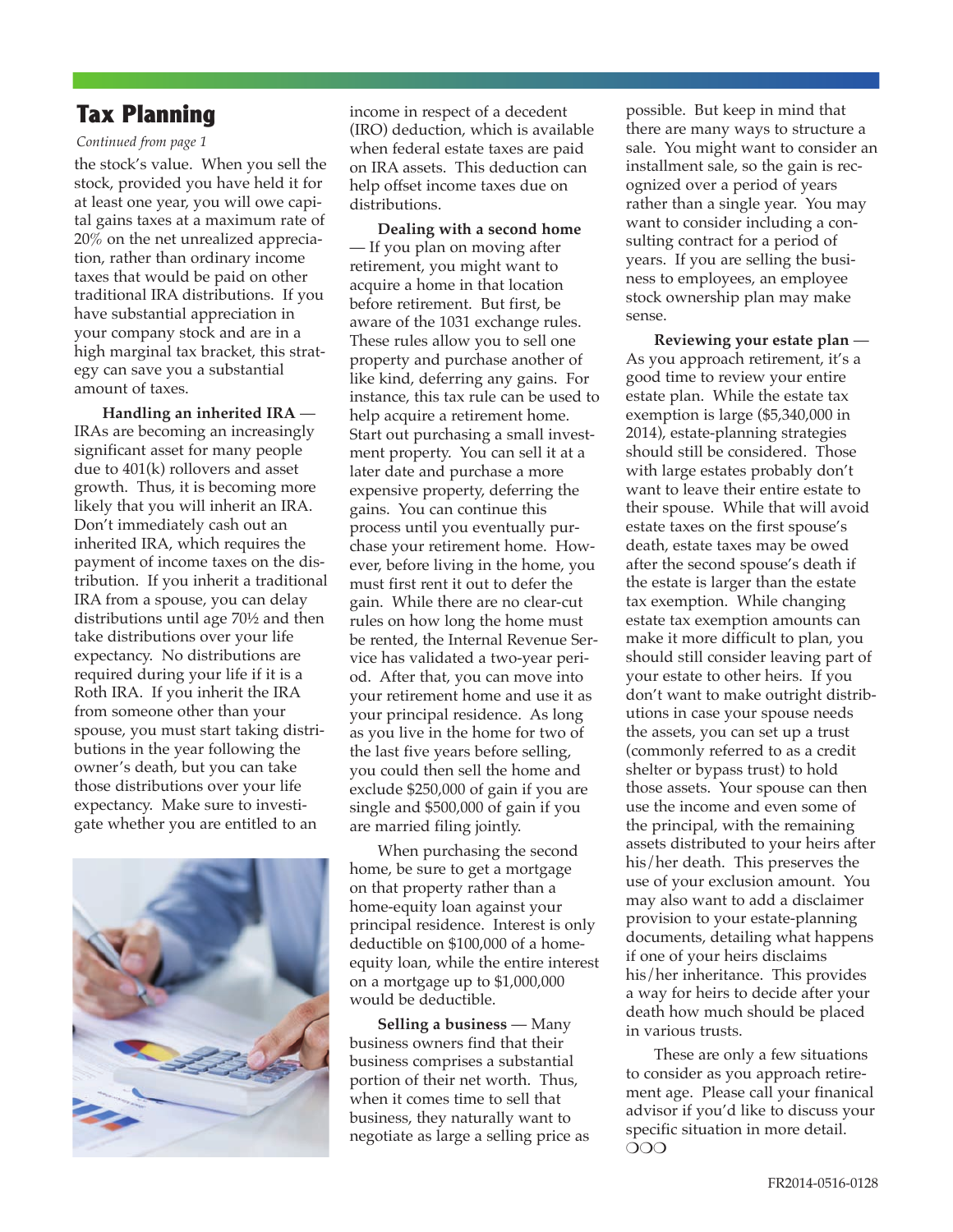## **A Budget Is Your Savings Plan's Best Friend**

**Y**our budget holds your savings plan together and is the key to maintaining healthy savings. A budget also shows you where your money is going every month so that you can ensure you are bringing in more than is going out and saving enough to meet your goals.

#### **4 Steps to Creating a Budget and Sticking to It**

4**Track where your money goes —** If you don't know already, it may take 3–4 months for you to get a really good idea of where you spend money and how much you spend. You can track your expenses using your bank statements, receipts, or logging it into a journal or smartphone app. Add up the total for each month and then average it out.

4**Put your budget on paper —** Once you've tracked your expenses, put your budget on paper. In the expenses column, include all expenses: groceries, gas, housing, clothing, entertainment, gifts, and so on. In another column, input your income. If you have a salary, you can input how much you receive each paycheck; but if your income varies, you can use the average of the last three months. Subtract your expenses from your income to see how much money you have left every month. If you have a negative number, you know you need to make some changes in your budget.

4**Keep looking for ways to increase your savings —** Almost all expenditure categories offer potential for savings. With essential expenses with fixed amounts, such as your mortgage, taxes, and insurance, you may be able to refinance your mortgage, find strategies to help reduce taxes, or comparison shop your insurance to reduce premiums. Essential expenses that vary in amount, such

as food, medical care, and utilities, can usually be reduced by altering your spending or living habits. Discretionary expenses, such as entertainment, dining out, clothing, travel, and charitable contributions, typically offer the most potential for spending reductions.

4**Reevaluate —** It is critical to reevaluate your budget after the first few months to ensure that it fits your needs and goals. If you find that you are continuously spending more money than budgeted for necessities, adjust your budget. Once you get past the first few months with a new budget, reevaluate every six months or as needed.

Having a budget is key to saving money. Without one, it is easy to spend money blindly. A pair of shoes here, a power tool there, a toy for your child — it all adds up. If you don't decide where to spend your money and how much to spend each month, chances are you will not be saving. Please call your financial advisor if you'd like to discuss this in more detail.  $\circ$  OOO

## **Multiple Plans for Retirement**

**I** nstead of preparing just one plan for retirement, you may want to prepare three different plans to give you an idea of what could happen under different scenarios.

**A bare bones plan** — This plan would envision a subsistence-level retirement, just meeting your basic needs with no luxuries. This plan helps you determine the minimum amount needed to just survive during retirement. While this might not be a particularly pleasant view of retirement, it does give you an idea of the minimum amount needed.

**A moderate plan** — This plan adds some fun expenditures to the bare bones plan, including travel, entertainment, and dining out. This plan would involve increased levels of savings to support the additional expenditures but would assume modest rates of return on savings.

**The dream retirement** — This plan incorporates all your desires for retirement, perhaps extensive travel, relocation, or expensive hobbies. On the income side, this plan would require the largest savings level and assume the best-case scenario for portfolio returns.

Please call your financial advisor if you'd like help assessing your retirement plans.  $\circ$  000